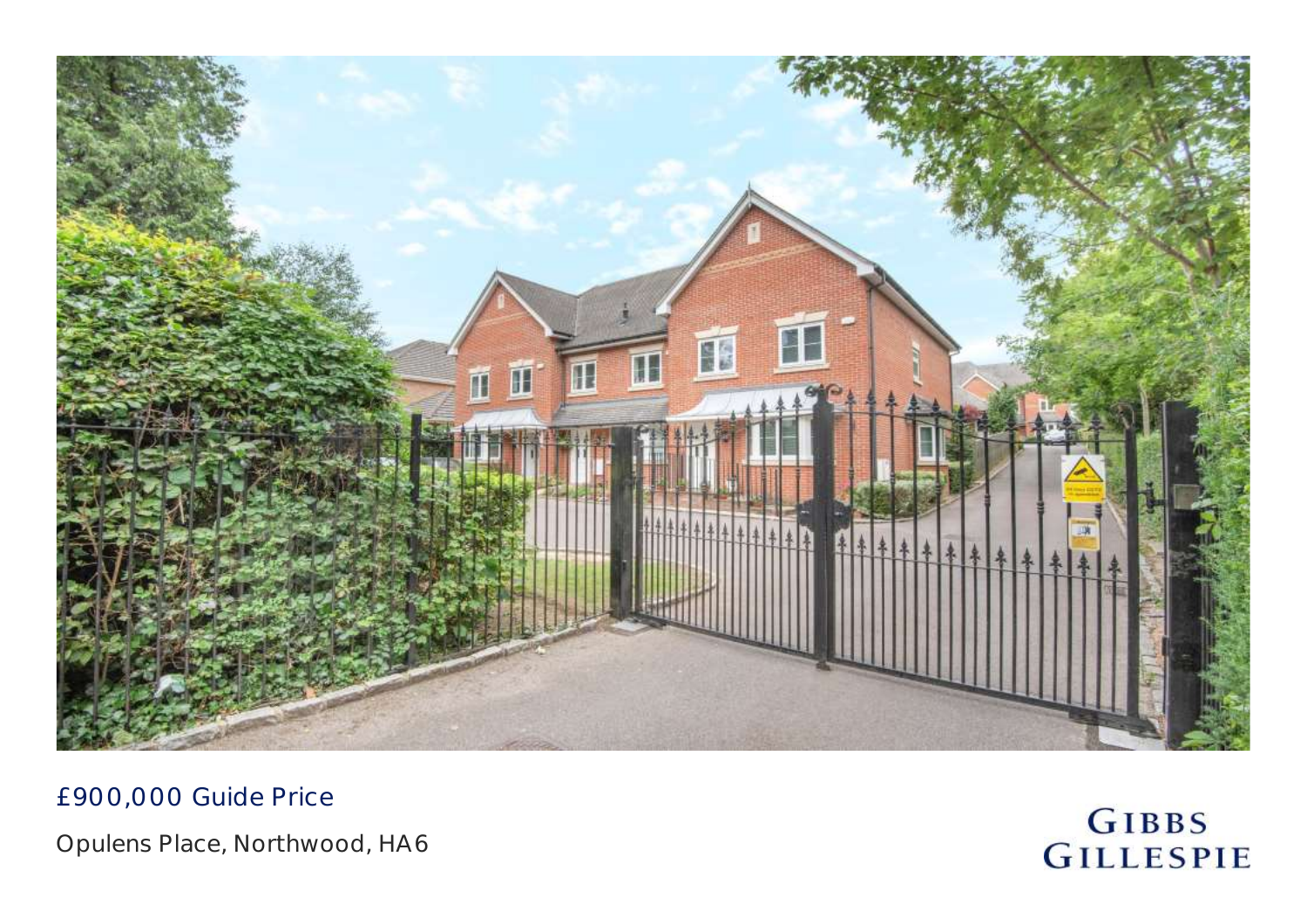



## Key Features & Description

- Gated development
- Four bedrooms
- Three bathrooms
- Walk in wardrobe / Study
- Large lounge/dining room
- Separate kitchen
- Off street parking
- Garage
- EPC Rating C
- 1763 Sq Ft / 163.8 Sq M

Constructed in 2006 this deceptively spacious home, set in a gated development off Ducks Hill Road offers fantastic living accommodation throughout.

This town house offers four bedrooms, three bathrooms, a downstairs cloakroom, a large lounge/dining room and a separate kitchen.

The property has off street parking to the front and a garage to the rear and has been updated throughout and is offered in immaculate condition.

Opulens Place is close to Northwood which is well served by state and private schools, the nearby Metropolitan line station provides access to Baker Street and the City.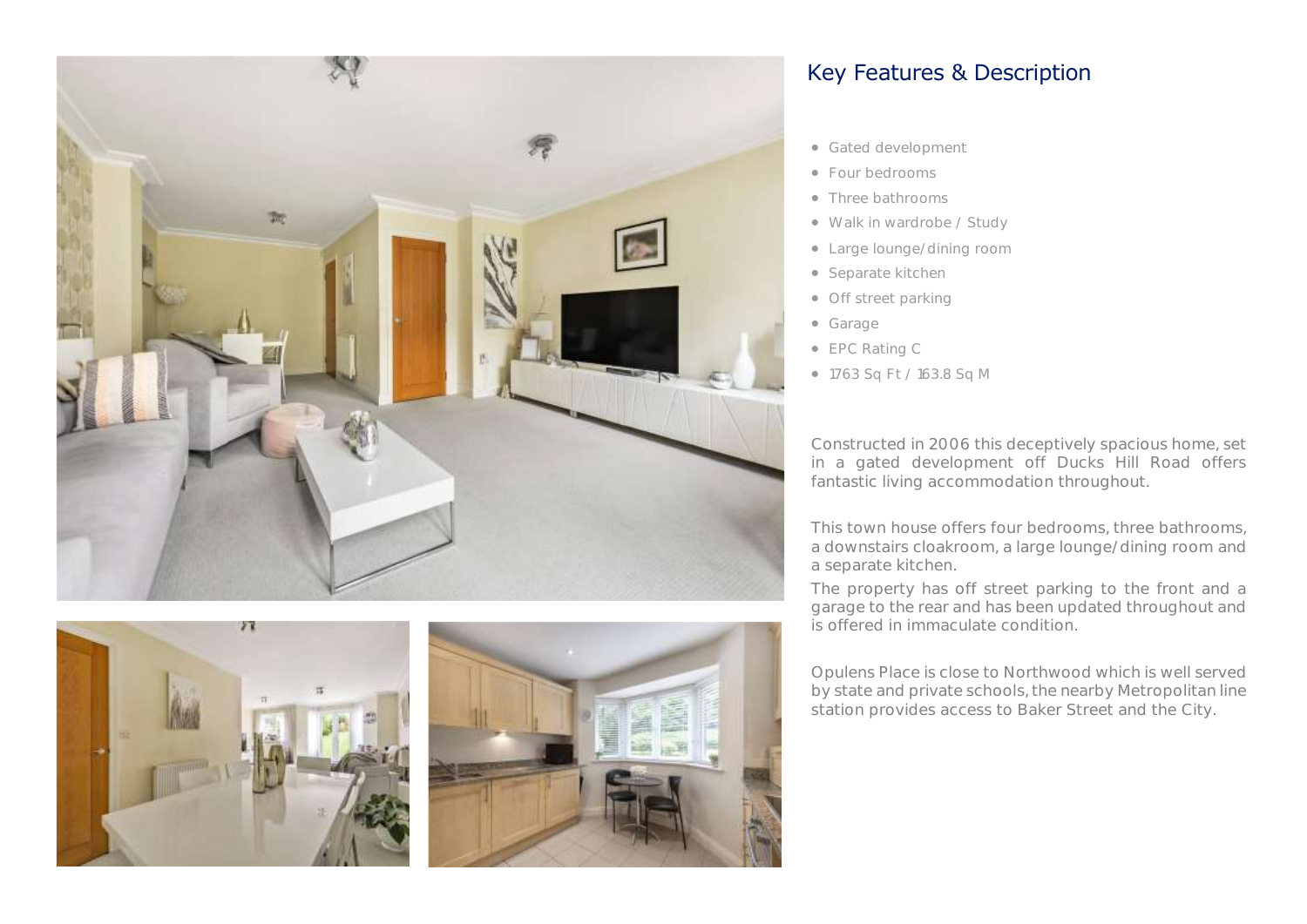